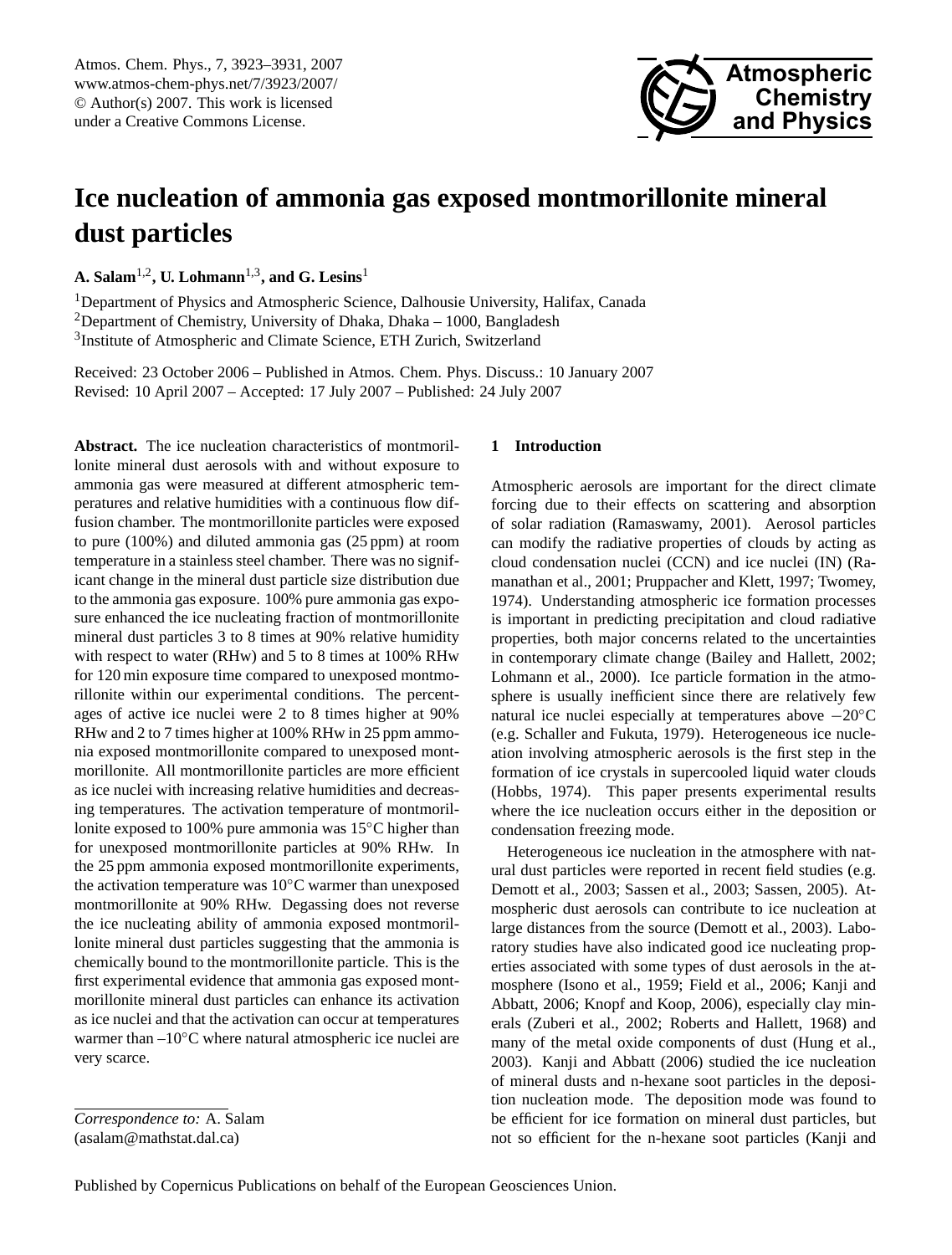Abbatt, 2006). However, montmorillonite is frequently used as a surrogate for atmospheric dust particles in laboratory experiments because it is considered one of the main components of ice nucleating tropospheric mineral dust in the submicron range (Lohmann and Diehl, 2006; Schaller and Fukuta, 1979; Kumai, 1961; Kumai and Francis, 1962). In studies with a continuous flow diffusion chamber of montmorillonite (Salam et al., 2006) and in a large cloud chamber of Sahara, Asian and Arizona test dust (Möhler et al., 2006), it was found that these mineral dust particles act as effective ice nuclei in deposition and condensation nucleation modes.

Chemical and physical interactions can take place between atmospheric trace gases and aerosol particles which may potentially change their ice activation properties (Dymarska et al., 2006; Dontsova et al., 2005; Umann et al., 2005; Russell, 1965). Ammonia is one such trace gas that is produced mainly from anthropogenic sources. In a recent study the interaction of mineral dust particles with gaseous nitric acid, sulfur dioxide and ozone were investigated (Umann et al., 2005). Gaseous nitric acid and ozone were adsorbed on the mineral dust surface, whereas no interaction was observed between sulfur dioxide and mineral dust aerosols (Umann et al., 2005). Knopf and Koop (2006) also studied the heterogeneous ice nucleation behavior of pure and sulfuric acid coated Arizona test dust (ATD) particles. Pure and sulfuric acid coated ATD particles nucleated ice at considerably lower relative humidities than required for homogeneous ice nucleation in liquid aerosols, but no significant difference was observed in the ice nucleation ability between pure and sulfuric acid coated ATD particles (Knopf and Koop, 2006). Dymarska et al. (2006) studied the ice nucleation of soot that was exposed to ozone and found no significant effect of ozone. However, the ice nucleating behavior of mineral dust aerosols due to exposure to ammonia gas has not been studied until now.

In this paper we study the ice nucleation characteristics of ammonia exposed versus non-exposed montmorillonite mineral dust aerosols at temperatures between −5 ◦C and −35◦C at different relative humidity conditions with the Continuous Flow Diffusion Chamber (CFDC) at Dalhousie University, Canada.

#### **2 Experimental methods**

## 2.1 Aerosol aging

A stainless steel cylindrical chamber (45 cm long with a diameter of 20 cm) was used to hold the mineral dust particles while being aged in the presence of ammonia gas. About five grams of montmorillonite K10 (Sigma-Aldrich, Powder) mineral dust particles were placed into the bottom of the cylindrical chamber for each aging session. Ammonia gas (100% pure, or 25 ppm diluted in  $N_2$  gas), with a pressure of 0.5 atmospheres at room temperature was allowed to pass into the chamber with occasional stirring so that ammonia exposure would be uniform on the dust particles for different exposure times varying from 0 to 2.5 h for 100% ammonia and from 0 to 70 h for 25 ppm ammonia.

#### 2.2 Degassing experiment

Ammonia exposed montmorillonite mineral dust particles were degassed at room temperature under a vacuum pressure of 1.3×10−<sup>4</sup> atmospheres. About 2.0 g of ammonia exposed montmorillonite dust particles were placed in an aluminum container which was placed into a vacuum jar and maintained at vacuum for about 24 h. The degassed montmorillonite was used in FT-IR analyses and also for ice nucleation experiments.

# 2.3 Aerosol surface characteristics

The Fourier transform infrared spectra (FT-IR) using the potassium bromide (KBr) pressed disk technique (e.g. Ogloza and Malhotra, 1989) was conducted using a Bruker FT-IR spectrometer (Model Vector 22). About 1.0 mg mineral dust and 100 mg KBr were weighted and ground in an agate mortar prior to pellet making under a load of  $1.0\times10^4$  kg of pressure for 2 min. The pellet was transferred into the sample holder and the FT-IR spectra were measured at room temperature over a wave number range of  $500-4000$  cm<sup>-1</sup>.

#### 2.4 Aerosol generation and impaction

The montmorillonite mineral dust particles were placed into the aerosol generator of the CFDC. The aerosol generator is an airtight reservoir with a vibrating membrane at its base (Salam et al., 2006). The reservoir consists of an aluminum container with a thin, conductive Mylar bottom. The Mylar bottom is held in place with an aluminum collar with an o-ring seal, and is vibrated using a 40 W,  $4g\Omega$  speaker. The speaker is driven at 5 V using a square wave generator at 1000 Hz. The aerosol particles levitated by the generator were introduced to the flow entering the diffusion chamber. Before entering the chamber the aerosol particles passed through an inertial impactor (Salam et al., 2006; Marple and Willeke, 1976) to remove particles  $>5 \mu$  m allowing only montmorillonite mineral dust particles  $\lt = 5 \mu$  m to enter the CFDC.

#### 2.5 Continuous Flow Diffusion Chamber (CFDC) System

The ice nucleation experiments were carried out with the Dalhousie University CFDC (Salam et al., 2006). The CFDC (Fig. 1) is a vertically oriented flow chamber consisting of two concentric circular copper cylinders. The length of the chamber is 161 cm, the top 123 cm is cooled while the bottom 38 cm has no active cooling. The region without cooling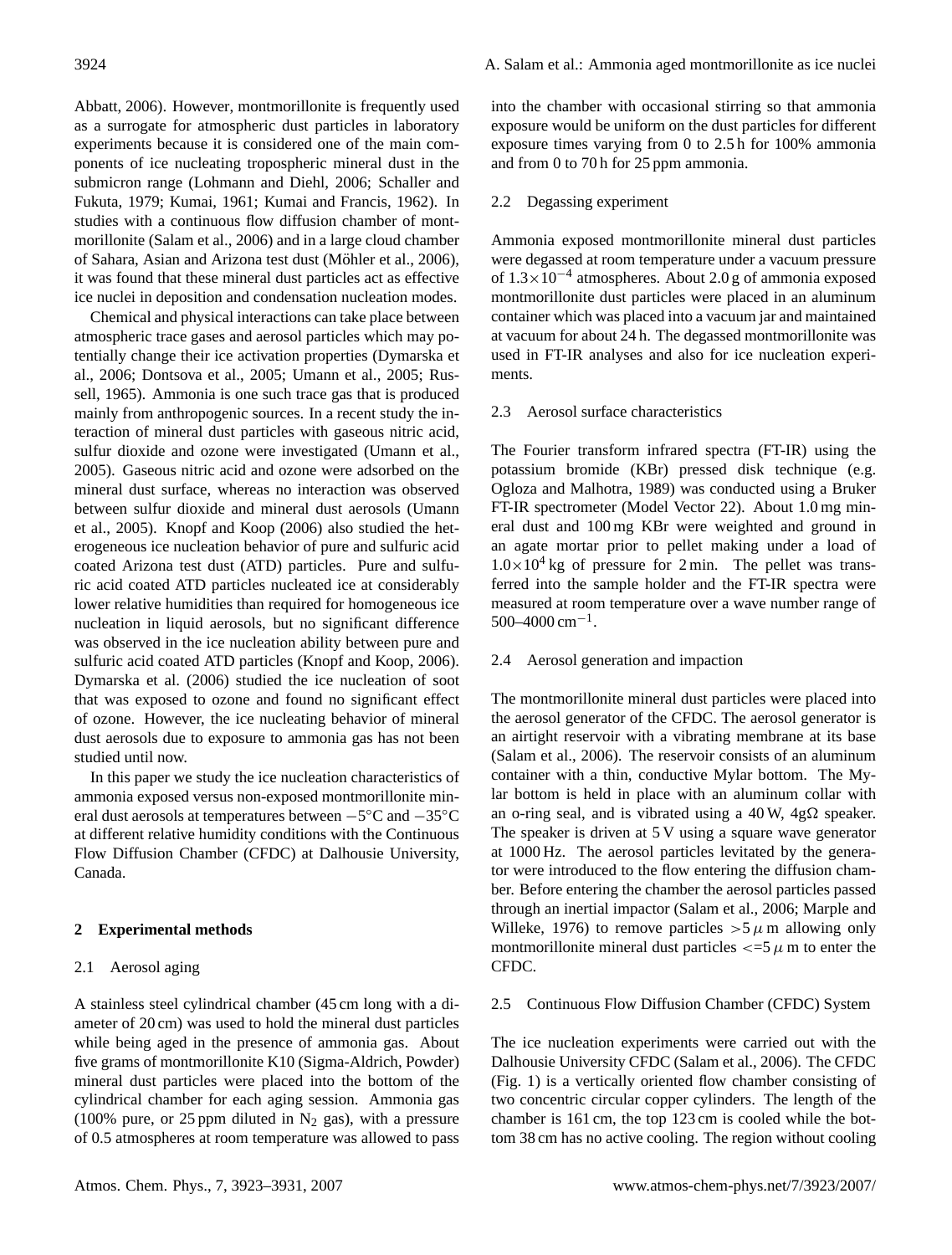

in the CFDC system. EWLDT = External Water Level Detection Tube, WT = Water Tank, WP = Water Pump, DR = Drierite holder, F = **Fig. 1.** Schematic Diagram of the Continuous Flow Diffusion Chamber (CFDC) at Dalhousie University, Canada. Arrows indicate the airflow Inline Filter, FM = Flow Meter, PD = Pulse Dampeners, AP = Air Pump, IM = Impactor, and HD = Computer Hard Disk.

details of the CFDC can be found in Salam et al. (2006).  $q\ddot{q}$ tentially formed and could be misinterpreted as ice crystals gap between the two cylinders, in which the ice crystals grow, Aerosol particles  $<$  5  $\mu$ m in diameter produced indicative of laminar flow in the annulus gap. Prior to each cation water for about  $2 \sin \theta$  order to freeze a thin film of ice on the thin  $\sin \theta$  is the problem of the theory in the theory is the set at two diffusion of heat and water vapor creates a steady-state supergap through which the aerosols are carried and, if activated, stream containing the aerosols is surrounded by two clean the annulus gap where the ice supersaturation conditions exatures between  $-2$ °C and  $-45$ °C; temperature differences is needed to evaporate any water droplets that might have poby the particle counter at the exit of the CFDC. The annular is 0.45 cm and this results in a Reynolds Number of about 20, experiment the annulus gap of the chamber was flooded with inside walls. During the experiment the two walls are held at two different temperatures at ice saturation which by the saturation with respect to ice near the center of the annulus will grow by water vapor deposition to ice crystals. The air sheath air streams, which confine the aerosols to the center of ist. Typical operating conditions of the chamber are temperbetween the two walls of  $0^{\circ}$ C to  $20^{\circ}$ C; supersaturation with respect to water  $(SSw) -30\%$  to  $+10\%$ ; supersaturation with respect to ice  $(SSi)$  0% to  $+50%$ ; total air flow 2.83 liters per min (lpm) and the residence time for the aerosol particles in the actively cooled portion of the chamber is 20 s. Further

#### 2.6 Detection of ice crystals

Aerosol particles  $<$  5  $\mu$ m in diameter produced by the aerosol generator were injected into the center of the gap near the location of the maximum supersaturation. Ice crystals were activated, grew in the chamber while being carried by the air stream and were identified with a MetOne (Model 278B) optical particle counter at the outlet of the CFDC (Salam et al., 2006). The flow rate of the MetOne particle counter is 2.83 L/min, which is exactly same as our chamber flow (sum of aerosol flow and two sheath flows). The MetOne particle counter can measure particles with sizes from 0.3 to 20  $\mu$ m using 6 size bins (0.3–0.5, 0.5–0.7, 0.7–1, 1–2, 2–5 and 5– 20  $\mu$ m). In this study we used the 5–20  $\mu$ m size bin for the ice crystal number concentrations measurements. An aerodynamic particle sizer (APS), TSI 3321 was used to verify the accuracy of MetOne particle counter (Model 278B). The total number concentrations of montmorillonite mineral dust particles when measured with both MetOne and APS, agreed within 5% of the number concentration for the same size range. Since the impactor at the input to the CFDC nearly removes all aerosol particles  $>5 \mu$ m (a noise level of 0.03% remains as shown below) we can assume, after performing the quality controls described in the next subsection, that all particles  $>5 \mu$ m detected by the MetOne are ice crystals. The detected ice nuclei fraction  $(IC_{>5}/APS_{<5})$  was calculated from the ratio of the total number of ice crystals  $>5 \mu$ m detected by the MetOne during the growth experiment  $(IC_{>5})$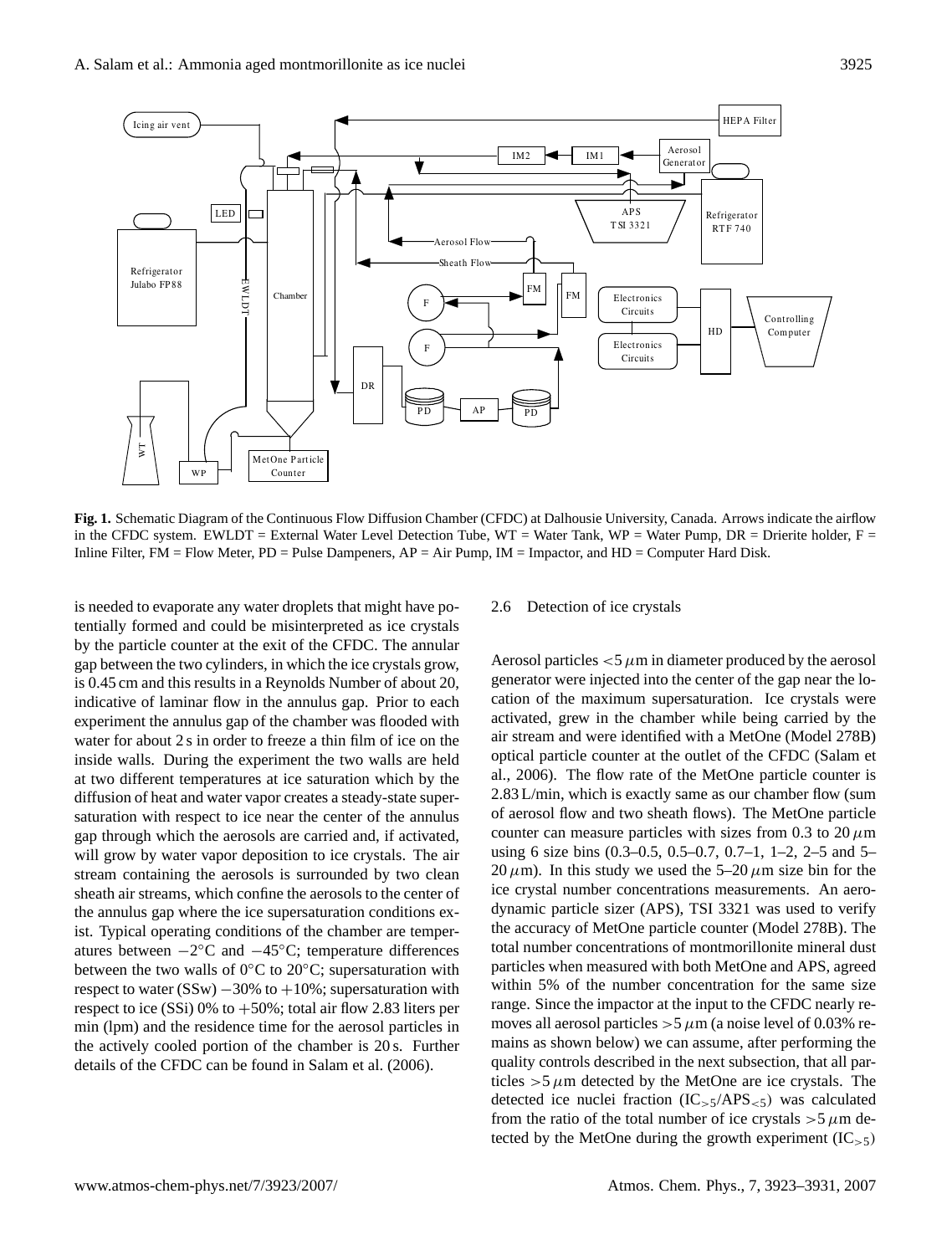

eral dust before and after aging with ammonia gas as measured with dry experim eration of the CFDC. The dashed line indicates the noise level of the  $\qquad \qquad \text{ber.}$  Dry exi of blank (no montmorillonite particle input into the chamber flow)  $\frac{\text{arcosor part}}{\text{was no ice}}$ ice coating on the chamber walls) experiments. The vertical bars our lieu nuclear  $($ duration of each sample is  $60 \text{ s}$ ).  $\qquad \qquad \text{centage of}$ **Fig. 2.** Aerosol particle size distributions of montmorillonite minan Aerodynamic Particle Sizer (TSI 3321) exiting the aerosol genmeasurements determined from the average number concentrations and dry (montmorillonite particle input in the chamber flow but no are the error bars equal to the standard deviation of the 20 samples

 $(APS_{< 5})$  measured before and after each ice nucleation ex-<br>montmorillo to the average of the total number of aerosol particles  $<$  5  $\mu$ m periment.

#### 2.7 Quality control of the CFDC measurements

into the CFDC for about eight hours to remove all particles All experiments used filtered and dried air for both the sheath and aerosol flows. An ULPA air filter preceded by a HEPA air filter removed 99.97% of the ambient aerosols  $>0.1 \mu$ m. The air streams were dried down to a dew point of  $-73°C$ with anhydrous calcium sulfate Drierite (W. A. Hammond Drierite Co). To check the presence of any ice particle artifacts both blank and dry experiments were conducted. In a blank experiment no aerosol particles are input into the chamber flow but the chamber walls are coated with ice. In a dry experiment aerosol particles are input into the chamber but there is no ice coating on the chamber walls. Before running any blank experiment we passed dried and filtered air that may have remained inside the system from the previous experiment.

We used the total aerosol particle number concentrations  $<$  5  $\mu$ m (APS<sub> $<$ 5</sub>) before and after the ice nucleation experiments in the calculation of the percentage of ice activation because it was not possible to measure the input aerosol number concentrations during the actual ice nucleation experiment. This is not a problem because of the high reproducibility  $(\pm 5\%)$  that was obtainable for the input aerosol number concentration. Moreover, we are unable to differentiate between aerosol and ice particles below  $5 \mu m$  and so we had to use particles greater than  $5 \mu m$  as the criterion for ice particles. Hence we are unable to report the total ice nucleation rate, but rather report the ice nucleation percentage based on the ratio of ice crystals that grew to sizes beyond  $5 \mu m$  to the pre-nucleation particle concentration.

 $\frac{1}{2}$  in the chamber flow but no ice coating on the chamber walls on the chamber walls on the chamber  $\frac{1}{2}$  is a chamber walls of the chamber walls of the chamber walls of the chamber walls of the chamber of the ch To rule out the possibility of hygroscopic growth by the aerosol particles within the CFDC it was checked whether montmorillonite adsorbed enough water vapor to grow  $>5 \mu$ m. The test was done by setting the temperature of both ice-covered walls of the chamber to  $-2$ °C. The relatively warm temperature of  $-2$ °C was chosen to get very close to water saturation conditions (98.1% RHw) in the chamber. The detected ice crystal fraction  $(IC_{>5}/APS_{<5})$ was only 0.04% at the outlet of the chamber, which is within the noise level as determined by the blank as well as the dry experiments. Blank experiments were carried out with no montmorillonite aerosol particles input into the chamber. Dry experiments were carried out with montmorillonite aerosol particles passing through the CFDC flows but there was no ice coating on the chamber walls. We also carried out ice nucleation experiments using water vapor instead of ammonia to age the montmorillonite dust aerosols. The percentage of the detected ice nuclei of montmorillonite dust aerosols due to the exposure to water vapor for 24 h instead of ammonia gas was 1.02% at 90% RHw at −30◦C. However, the percentages of detected ice nuclei of water vapor exposed montmorillonite were similar to that of the pure montmorillonite, which indicates that water vapor exposure alone has no significant effect on the ice nucleation ability of the montmorillonite dust aerosol particles.

#### **3 Results and discussion**

#### 3.1 Aerosol size distributions

The initial size distributions of the mineral dust aerosol particles before injection into the CFDC were determined with an aerodynamic particle sizer (APS), Model TSI 3321(Peters and Leith, 2003) both with and without ammonia exposure (Fig. 2). The TSI APS is widely used for aerosol measurements and provides accurate size distributions (Peters and Leith, 2003). The size range of the APS is from 0.5 to 20  $\mu$ m in diameter. The resolution of the APS is  $0.02 \mu$ m at  $1.0 \mu$ m diameter and 0.03  $\mu$ m at 10  $\mu$ m diameter. The particles size distributions were measured after the impactor system with a size cut off of  $5 \mu$ m. Due to the fixed design of the impactor, it is not possible to measure the size distribution before and after the impactor. However, the size distribution curve shows the variation of aerodynamic diameter versus number concentration (dN/dlogD<sub>a</sub>) between 0.5 and 20  $\mu$ m (Fig. 2). The total number concentration of aerosol particles  $<$  5  $\mu$ m in diameter that are input into the CFDC is almost the same (about  $1.05 \times 10^4$  cm<sup>-3</sup>) for both ammonia-exposed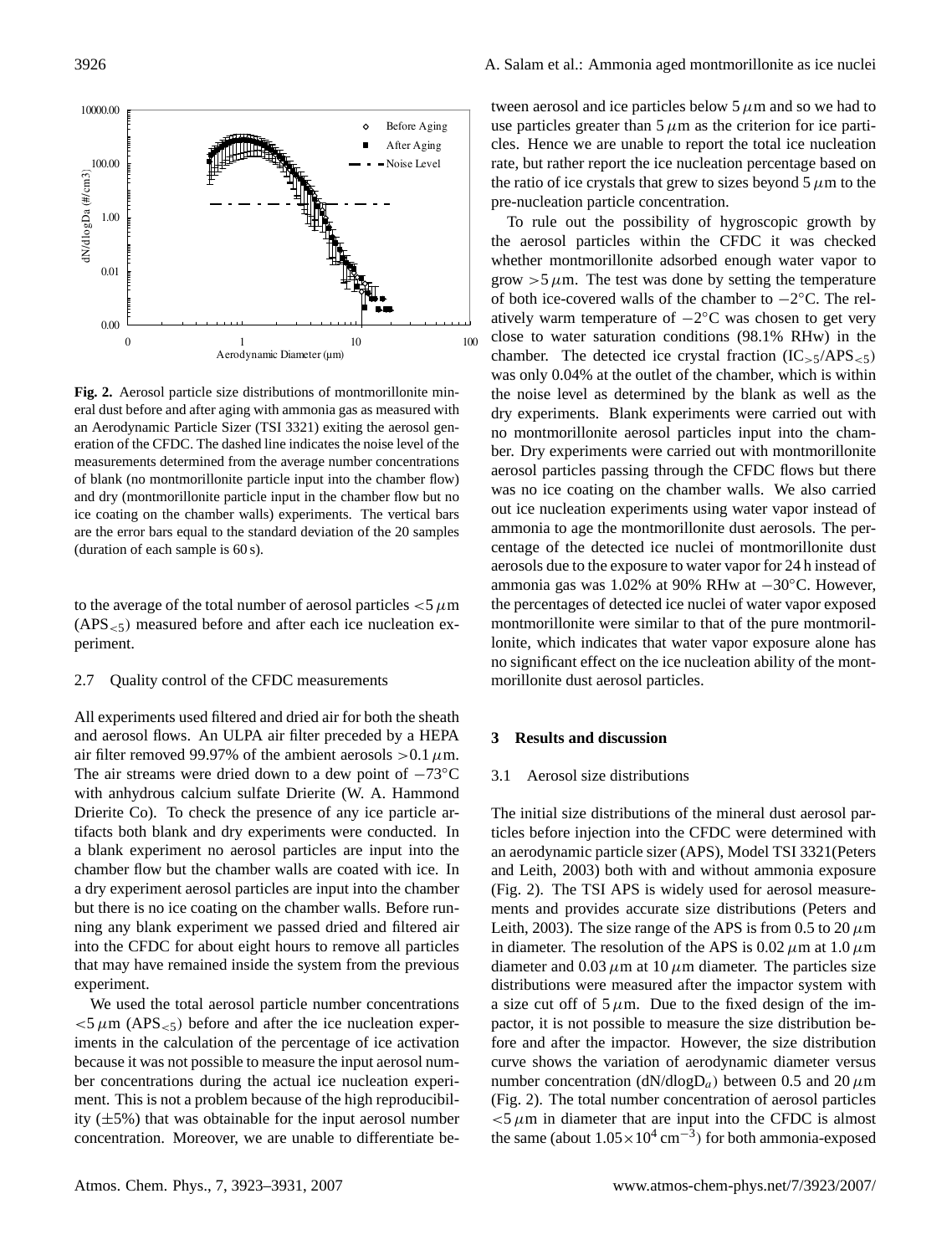and non-exposed montmorillonite. Only 0.03% of all particles (3.2 cm<sup>-3</sup>) were found to be > 5  $\mu$ m, which is below the noise level as shown in Fig. 2. The noise level was determined from particle artifacts measured during the blank and dry experiments described in Sect. 2.7.

#### 3.2 Fourier Transform Infrared (FT-IR) analysis

The spectra of montmorillonite, ammonia exposed montmorillonite and degassed (after ammonia exposure) montmorillonite mineral dust particles at room temperature are given in Fig. 3. The FT-IR spectrum of pure montmorillonite is shown in Fig. 3a. It shows the typical absorption bands of montmorillonite (Farmer, 1974), for example Al-OH-Al (Ogloza and Malhotra, 1989) stretching at 3625 cm−<sup>1</sup> , OH (Ogloza and Malhotra, 1989; Russell, 1965) stretching of water at 3434 cm−<sup>1</sup> and Si-O (Ogloza and Malhotra, 1989; Russell, 1965) bending at 1059 cm−<sup>1</sup> . However, there is a broad peak at the band position of about 3220 cm−<sup>1</sup> in Figs. 3b and 3c, which is very weak for pure montmorillonite (Fig. 3a). Hydroxyl and amino groups show characteristic absorption bands (Coates, 2000; Ogloza and Malhotra, 1989) in the region from 3650 to 3200 cm<sup>-1</sup>. Therefore the weak peak at  $3220 \text{ cm}^{-1}$  in the case of pure montmorillonite (Fig. 3a) is most likely an extended peak of the hydroxyl groups. In Figs. 3b and 3c, the N-H stretching of the ammonia molecule result in a more pronounced peak at 3220 cm−<sup>1</sup> . There is another small IR signature peak for ammonium at around 1400 cm−<sup>1</sup> in Figs. 3b and 3c, which is also less dominate in Fig. 3a. Thus, the similarity of the peak positions between ammonia exposed and degassed montmorillonite mineral dust indicates the retention of ammonia into the montmorillonite interlayer space and/or that ammonia is adsorbed chemically (Russell, 1965).

# 3.3 Ice nucleation experiments with varying exposure times

Ice nucleation experiments of aged montmorillonite dust particles were performed by varying the ammonia gas exposure times from 0 to 2.5 h for 100% pure ammonia (Fig. 4 top), and 0 to 70 h for  $25$  ppm ammonia (Fig. 4 bottom) before injecting them into the CFDC at 100% and 90% relative humidities at a temperature of −20◦C. About 0.7% of the 100% pure ammonia aged montmorillonite particles were detected in Figs. 3b and 3c. as ice nuclei at 90% RHw, and 2.7% at 100% RHw with only one min of ammonia gas exposure. In contrast, only about 0.4% and 0.7% of the non-aged montmorillonite particles were detected as ice nuclei at 90% RHw and 100% RHw, respectively (Fig. 4 top). The percentage of detected aged montmorillonite as ice nuclei increases with the exposure times up to 2h and then reaches a saturation level at about 1.5% at 90% RHw and at about 7.8% at 100% RHw (Fig. 4 top). In the case of 25 ppm ammonia exposed montmorillonite (Fig. 4 bottom), the detected ice nuclei (%) frac-



the fig. 3. The Fourier transform infrared (FT-IR) spectra of pure mont-<br>pure ammonia (Fig. 4 top). The Fourier transform infrared (FT-IR) spectra of pure mont-100% and 90% relative hu-struments, Model Vector 22. The absorption band at 3220 cm<sup>-1</sup> morillonite 3a, ammonia exposed montmorillonite 3b, degassed (after ammonia exposure) montmorillonite 3c with Bruker FTIR insuggests chemi-adsorbed ammonia indicated by the dashed circle in Figs. 3b and 3c.

mated since we are unable to detect ice crystals  $\lt 5\mu$ m exit-<br>ing the CEDC <sub>there</sub> american conducts chemicated and the dashed capes and 3c. and 3c. and 3c. and 3c. and 3c. and 3c. and 3c. **a** saturation level with increasing exposure times. The higher fractions of activation in the case of aged montmorillonite at 100% RHw in Fig. 4 are caused by either condensation freezing or enhanced deposition nucleation. It should be pointed out that our percentages of ice activation may be underestiing the CFDC.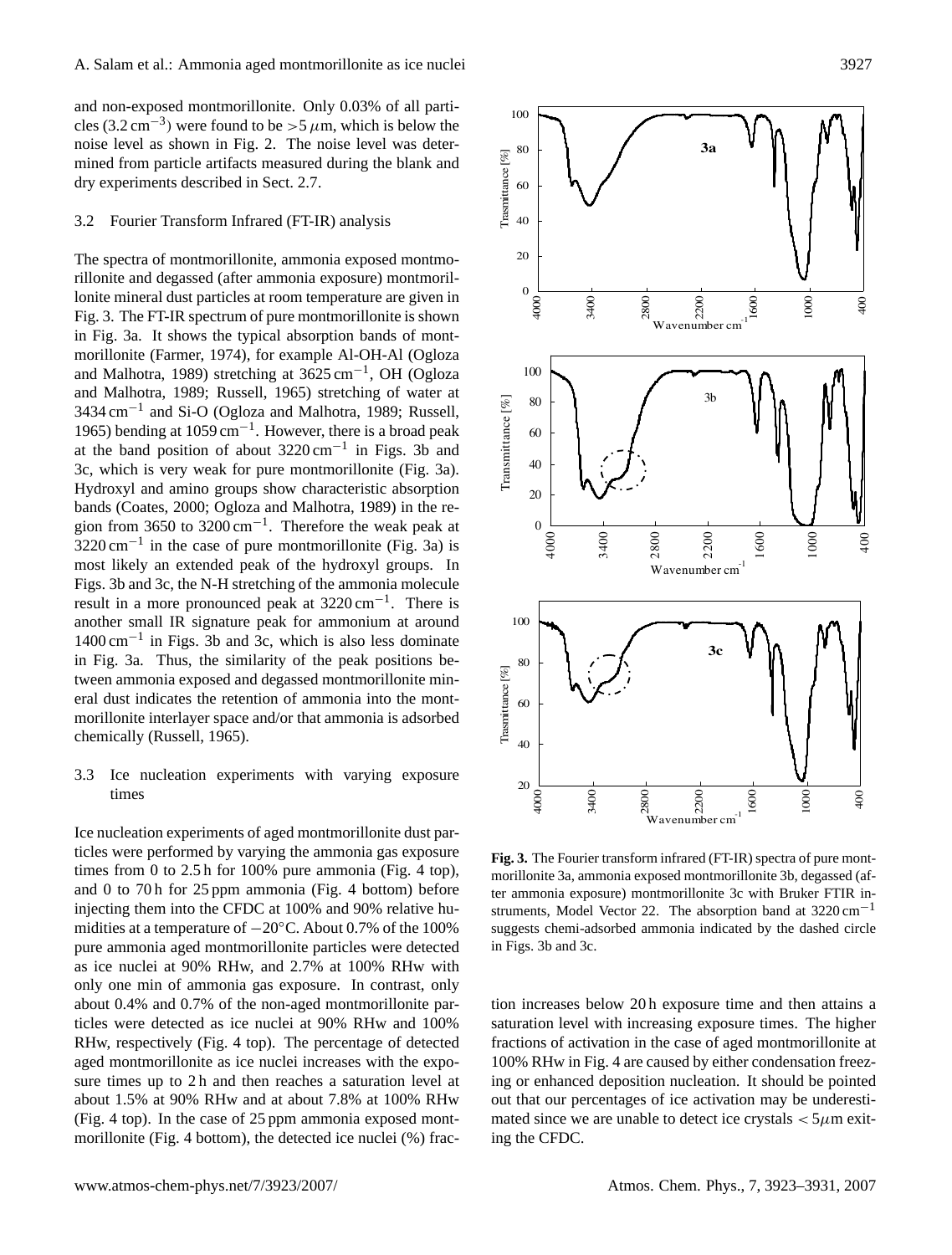

Figure 4. Percentage of detection ammonia gas exposure time of tures (Fig. 5). tive humidity with respect to water (RHw) (corresponding rela-<br>time humidities with respect to i.e. are 1100% and 120% groups.  $(IC_{>5}/APS_{<5})$  was calculated from the ratio of the total number<br>mucleation experiment aerosol particles  $\lt 5 \mu$ m (APS $\lt 5$ ) before and after of each ice nu-<br>election experiments. Besults at 0 min expecture time atom from the exercised when co **Fig. 4.** Percentage of detected fraction of ice nuclei versus 100% montmorillonite mineral dust particles at 100% and 90% relative humidities with respect to ice are 110% and 122%, respectively) at −20◦C. The percentage of detected fraction of ice nuclei of ice crystals  $>5 \mu m (IC_{>5})$  to the average of the total number of cleation experiments. Results at 0 min exposure time stem from the non-aged experiments.

# 3.4 Ice nucleation experiments with varying temperatures (Iable 2), whereas the morillonite mineral c

#### 3.4.1 With 100% pure ammonia gas

posure time was fixed at 2 h at each temperature. The air In this series of experiments the 100% pure ammonia extemperature was varied between −5 ◦C and −35◦C at 90 to 100% RHw in 5◦C temperature intervals. There was a set of 15 experiments at each temperature including blank and dry experiments. The detected ice nuclei fraction  $(IC_{>5}/APS_{<5}),$ expressed as a percentage, versus temperature for montmorillonite mineral dust aerosols with and without exposure to



Fig. 5. Percentage of detected fraction of ice nuclei (as defined particle exposed to 100% pure or 25 ppm ammonia gas and withrespect to water (RHw) (corresponding relative humidities with refor 100% pure ammonia and 18 h for 25 ppm ammonia. The vertimeasurements conducted at each temperature. in Fig. 4) versus temperature ( $\rm ^{\circ}C$ ) of montmorillonite mineral dust out ammonia gas exposure at 90% and 100% relative humidity with spect to ice have given in Table 1). The exposure time was 2 h cal bars are the error bars equal to the standard deviation of the 15

fraction of montmorillonite dust particles that act as ice nuammonia gas at 90% and 100% RHw is shown in Fig. 5. The clei increased 3 to 8 times due to exposure to 100% ammonia gas at 90% RHw, and 5 to 8 times at 100% RHw within the temperature range of −15◦C and −35◦C (Table 1). All montmorillonite aerosol particles are more efficient as ice nuclei with increasing relative humidities and decreasing temperatures (Fig. 5).

 $5^\circ$ C and  $-15^\circ$ C for the 100% ammonia aged montmo- $\overline{R}$  (Table 2). This is a significant finding since natural ice nuclear inding since natural ice (Table 2), whereas the ice nucleation activity for pure mont-The activation temperature is defined as the warmest temperature at which the detected fraction of ice crystals  $> 5 \mu$ m is at least 1% of the average of the total number of montmorillonite aerosol particles  $\lt 5 \mu$ m before and after each ice nucleation experiment. This activation temperature criterion is tightly related to our experimental setup and care should be exercised when comparing it with other studies. However, ice nucleation activity was observed at a temperature rillonite mineral dust at 100% and 90% RHw, respectively morillonite mineral dust aerosol particles was observed at temperatures of −20◦C at 100% RHw and of −30◦C at 90% nuclei that are active at temperatures warmer than −10<sup>°</sup>C are very scarce (e.g. Schaller and Fukuta, 1979). This is the first experimental evidence that ammonia gas exposure to montmorillonite mineral dust particles can raise the heterogeneous ice nucleation activation temperature to warmer than  $-10^{\circ}$ C.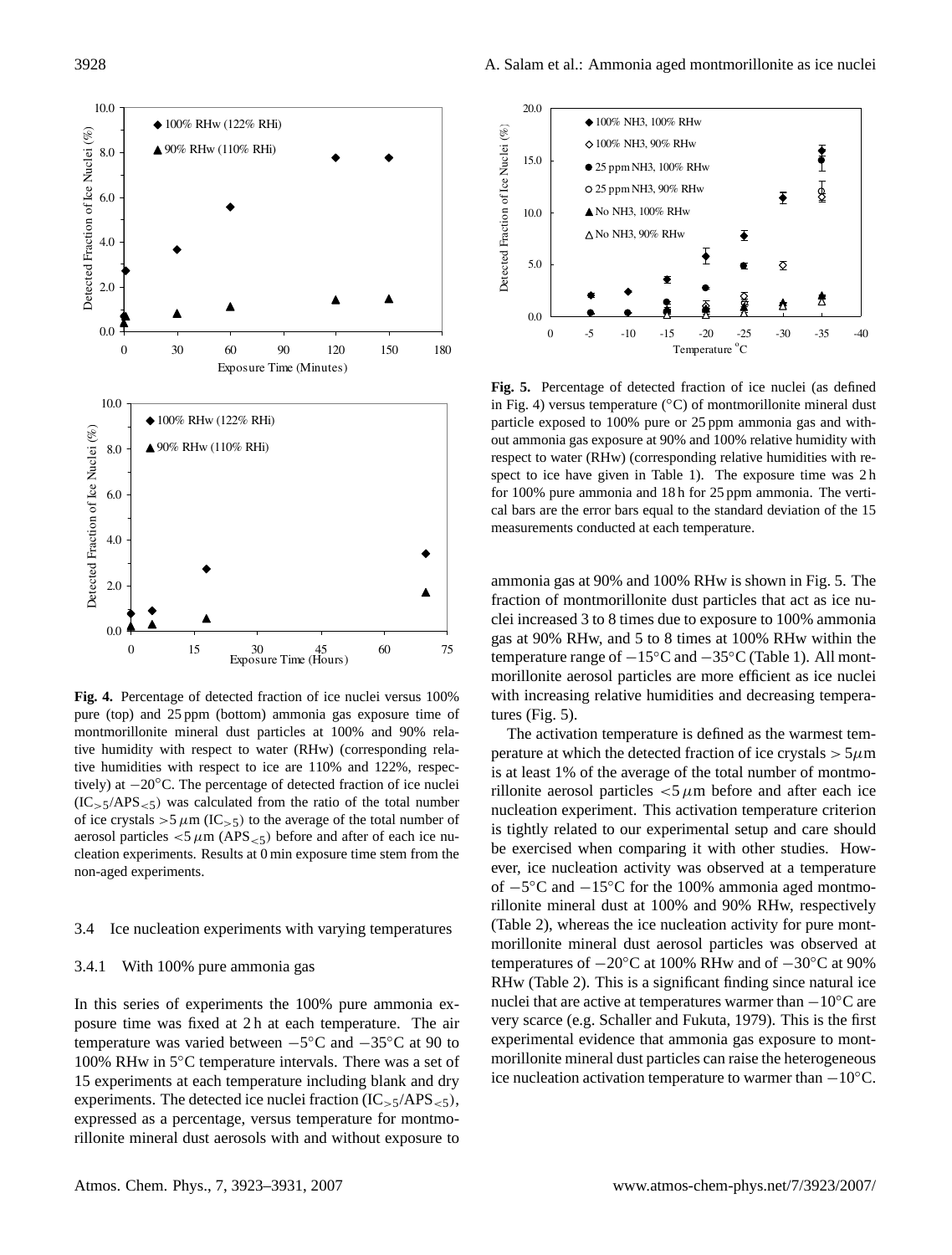| <b>Table 1.</b> Enhancement of ice nucleation due to the exposure of montmorillonite mineral dust particles to 100% pure and 25 ppm ammonia                         |
|---------------------------------------------------------------------------------------------------------------------------------------------------------------------|
| at 90% and 100% relative humidity with respect water (RHw) at different temperatures. Equations $e_s$ (T)=611.21 (273.15/T) $^{5.0206}$ exp                         |
| $(6790.66 (1/273.15-1/T))$ and $e_i$ (T)=611.21 exp (L <sub>s</sub> /R <sub>v</sub> (1/273.15–1/T)) were used for the calculation of saturation vapor pressure with |
| respect to water $(e_s)$ and ice $(e_i)$ . These two equations were derived from the Clausius-Clapeyron equation (Rogers and Yau, 1989). Where,                     |
| $e_s$ is the saturation vapor pressure with respect to water, T is the temperature, $e_i$ is the saturation vapor pressure with respect to ice, $L_s$ is the        |
| latent heat of sublimation, and $R_v$ is the gas constant for water vapor. We compared the above two equations with the values of $e_s$ (Waxler,                    |
| 1976) and $e_i$ (Waxler, 1977) in Table 2.1. of Rogers and Yau (1989) and found a maximum deviation of about 0.2% between $-40^{\circ}$ C and                       |
| $0^{\circ}$ C.                                                                                                                                                      |

| Temperature $(^{\circ}C)$ | Corresponding relative humid-<br>ity with respect to ice (RHi) in<br>percentage $(\%)$ |         | Enhancement factor for ice nucleation<br>(aged montmorillonite/non aged montmorillonite) |         |                      |         |
|---------------------------|----------------------------------------------------------------------------------------|---------|------------------------------------------------------------------------------------------|---------|----------------------|---------|
|                           | For                                                                                    |         | 100% pure ammonia                                                                        |         | 25 ppm ammonia       |         |
|                           | 100% RHw                                                                               | 90% RHw | 100% RH <sub>w</sub>                                                                     | 90% RHw | 100% RH <sub>w</sub> | 90% RHw |
| $-15$                     | 116                                                                                    | 104     |                                                                                          |         |                      |         |
| $-20$                     | 122                                                                                    | 110     |                                                                                          |         |                      |         |
| $-25$                     | 128                                                                                    | 115     | 8                                                                                        | 6       |                      | 4       |
| $-30$                     | 136                                                                                    | 121     | 8                                                                                        |         |                      |         |
| $-35$                     | 143                                                                                    | 127     |                                                                                          |         |                      | 8       |

## 3.4.2 With 25 ppm diluted ammonia gas

Ice nucleation experiments of montmorillonite mineral dust particles were also carried out with 25 ppm ammonia gas at temperatures between  $-5^{\circ}\text{C}$  and  $-35^{\circ}\text{C}$  at 90% and 100% RHw with an 18h exposure time (Fig. 5). The concentration of the diluted ammonia used in these series of experiments is still significantly higher than the concentration of atmospheric ammonia in polluted regions (e.g. Godish, 2003). Our experimental setup prevented further dilution of the gas. However the effect of the ammonia gas on ice nucleation will also be determined by the exposure time which can be longer in the atmosphere and help to compensate for the lower concentrations found in the real atmosphere. The fraction of montmorillonite dust particles detected as ice nuclei increased 2 to 7 times at 100% RHw and 2 to 8 times at 90% RHw due to the modification of the montmorillonite dust surface by 25 ppm ammonia from temperatures of  $-15\degree C$  to −35◦C (Table 1). Our study shows enhanced ice nucleation of montmorillonite dust particles aged with 25 ppm ammonia gas exposure, which is 3 orders of magnitude > found in highly polluted situations (e.g. Godish, 2003).

The activation temperature of 25 ppm ammonia exposed montmorillonite mineral dust aerosols was −15◦C at 100% RHw (Table 2); whereas the activation temperature of unexposed montmorillonite was −20◦C at 100% RHw (Table 2). The activation temperature of 25 ppm ammonia exposed montmorillonite was 10◦C warmer than non exposed montmorillonite at 90% RHw (Table 2).

Some possible mechanisms for the ammonia adsorption or retention on the montmorillonite surface include coordination of ammonia to the exchangeable cations, formation of ammonium cations, hydrogen bonding of  $NH<sub>3</sub>$  to the montmorillonite surface and trapping of  $NH<sub>3</sub>$  molecules in the

**Table 2.** The activation temperature of pure (100%) ammonia exposed montmorillonite, 25 ppm ammonia exposed montmorillonite, and non-exposed (pure) montmorillonite mineral dust particles at 100% and 90% relative humidity with respect to water (RHw).

| Montmorillonite mineral dust | Activation temperature $({}^{\circ}C)$ at |         |
|------------------------------|-------------------------------------------|---------|
| aerosol particles            | 100% RHw                                  | 90% RHw |
| 100% ammonia exposed         | $-5$                                      | $-15$   |
| 25 ppm ammonia exposed       | $-15$                                     | $-20$   |
| Non exposed (pure)           | $-20$                                     | $-30$   |

interlayer space (e.g. Dontsova et al., 2005; Russell, 1965; Mortland et al., 1963). A likely scenario is that ammonia molecules replace water in the interlayer space of montmorillonite in an atmosphere of ammonia (Russell, 1965). In the current study the FT-IR measurements suggest that the ammonia is chemically adsorbed in the montmorillonite. It is possible that the addition of ammonia enables liquid water uptake so that ammonia-aged montmorillonite mineral dust aerosols are activated in condensation freezing mode first, and followed by deposition mode, which enhanced the heterogeneous ice nucleation ability of ammonia gas exposed montmorillonite mineral dust aerosol particles.

3.5 Ice nucleation experiments using degassed montmorillonite

The ice nucleation experiments using degassed montmorillonite (after 100% ammonia exposure for 24 h) were carried out in the CFDC system and compared to 100% ammonia exposed montmorillonite for the same duration without degassing. The experimental conditions for this comparison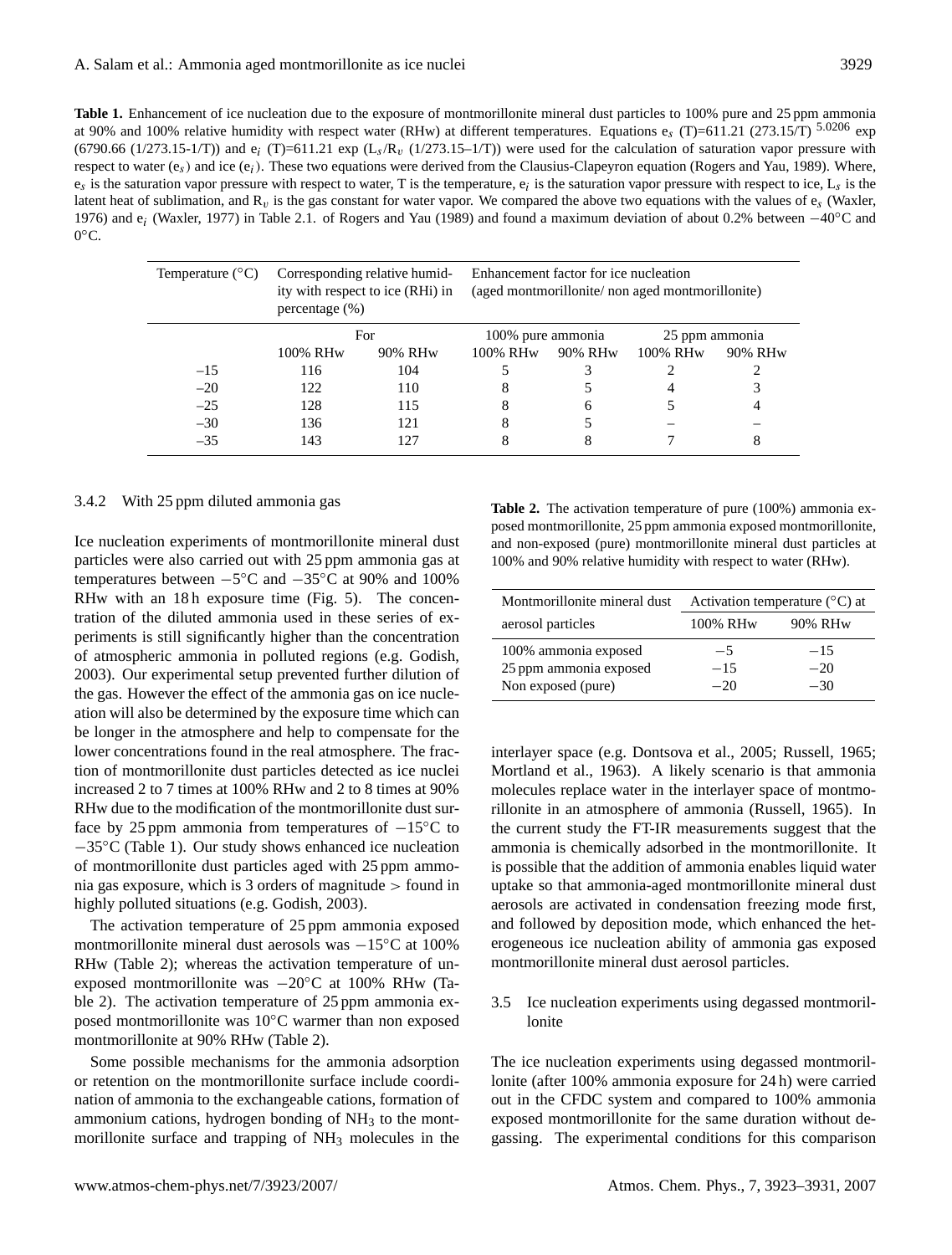were at −30◦C and 90% RHw. Enhanced ice nucleation was observed in both non-degassed and degassed ammonia exposed montmorillonite mineral dust aerosols with a detected fraction of ice nuclei of 4.9% in the 100% ammonia exposed and a detected fraction of ice nuclei of 4.89% in the degassed experiment. This result indicates that degassing does not reverse the ice nucleating ability of ammonia exposed montmorillonite. This is expected if the ammonia molecules are chemically adsorbed into the montmorillonite as suggested by the FT-IR spectra.

# **4 Conclusions**

The importance of ammonia on the aging of montmorillonite mineral dust particles for ice nucleation was studied for different exposure times, air temperatures and relative humidity conditions with the Dalhousie University Continuous Flow Diffusion Chamber. The ice nucleation increases with increasing ammonia gas exposure time and relative humidity. Only 1.5% of the 100% pure ammonia aged montmorillonite particles were detected as ice nuclei that eventually grew to a size >5  $\mu$ m at 90% RHw at −20<sup>°</sup>C. The detected ice nucleating fraction of montmorillonite dust particles increased 3 to 8 times at 90% RHw due to the exposure to 100% ammonia and 2 to 8 times at 90% RHw due to the exposure to 25 ppm ammonia compared to non exposed particles. The activation temperature of 100% pure ammonia aged montmorillonite mineral dust particles was found to be 15◦C warmer than that of the non-aged montmorillonite at both 100% and 90% RHw. The activation temperature of 25 ppm ammonia exposed montmorillonite mineral dust aerosols was −15◦C at 100% RHw, which is 5◦C warmer than non exposed pure montmorillonite. Ammonia exposed and then degassed montmorillonite dust aerosols have similar ice nucleation efficiencies. This along with the infrared transmission spectra suggests that the ammonia is chemi-adsorbed in the montmorillonite.

This is the first experimental evidence for an enhancement of ice nucleation by mineral dust aerosols exposed to ammonia gas. Although the ammonia concentrations used are higher than those found in the polluted atmosphere the effect has been demonstrated and future experiments will be performed using lower concentrations. Not only was there an increase in the activated fraction of montmorillonite aerosols for the temperatures and relative humidities used in this study, but the aged aerosols were able to initiate ice nucleation at temperatures warmer than  $-10\degree C$  where very few natural ice nuclei are found. This is potentially an important way that anthropogenic trace gases can change the atmospheric cloud properties and precipitation development by the ice particle phase with significant climate change implications.

*Acknowledgements.* We are grateful for support from the Canadian Foundation for Climate and Atmospheric Sciences (CFCAS) and the National Science and Engineering Research Council (NSERC) of Canada. We thank B. Crenna for his excellent work in constructing and testing the CFDC. We also acknowledge H. Phillips and A. Dyker for helping with the FT-IR, and K. Borgel and A. George for their technical help.

Edited by: T. Koop

### **References**

- Bailey, M. and Hallett, J.: Nucleation effects on the habit of vapour grown ice crystals from −18 to −42◦C, Q. J. Roy. Meteor. Soc., 128, 1461–1483, 2002.
- Coates, J.: Encyclopedia of Analytical Chemistry, edited by: Meyers, R. A., Chichester, 10815, 2000.
- DeMott, P. J., Sassen, K., Poellot, M. R., Baumgardner, D., Rogers, D. C., Brooks, S. D., Prenni, A. J., and Kreidenweis, S. M.: African dust aerosols as atmospheric ice nuclei, Geophys. Res. Lett., 30(14), 1732, doi:10.1029/2003GL017410, 2003.
- Dontsova, K. M., Norton, L. D., and Johnston, C. T.: Calcium and Magnesium Effects on Ammonia Adsorption by Soil Clays, Soil Sci. Soc. Am. J., 69, 1225–1232, 2005.
- Dymarska, M., Murray, B. J., Sun, L., Eastwood, M. L., Knopf, D. A., and Bertram, A. K.: Deposition ice nucleation on soot at temperatures relevant for the lower troposphere, J. Geophys. Res., 111, D04204, doi:10.1029/2005JD006627, 2006.
- Farmer, V. C.: The infrared spectra of minerals, Mineralogical Soc, London, 331, 1974.
- Field, P. R., Möhler, O., Connolly, P., Krämer, M., Cotton, R., Heymsfield, A. J., Saathoff, H., and Schnaiter, M.: Some ice nucleation characteristics of Asian and Saharan desert dust, Atmos. Chem. Phys., 6, 2991–3006, 2006, [http://www.atmos-chem-phys.net/6/2991/2006/.](http://www.atmos-chem-phys.net/6/2991/2006/)

Godish, T.: Air Quality, 4th Edition, Lewis Publishers, 42, 2003.

- Hobbs, P. V.: Ice Physics, Oxford University Press, Oxford, 837, 1974.
- Hung, H.-M., Malinowski, A., and Martin, S. T.: Kinetics of heterogeneous ice nucleation on the surfaces of mineral dust cores inserted into aqueous ammonium sulfate particles, J. Phys. Chem. A, 107, 1296–1306, 2003.
- Isono, K., Komabayasi, M., and Ono, A.: The nature and origin of ice nuclei in the atmosphere, J. Meteor. Soc. Japan., 37, 211–233, 1959.
- Kanji, Z. A. and Abbatt, J. P. D.: Laboratory studies of ice formation via deposition mode nucleation onto mineral dust and n-hexane soot samples, J. Geophys. Res., 111, D16204, doi:10.1029/2005JD006766, 2006.
- Knopf, D. A. and Koop, T.: Heterogeneous nucleation of ice on surrogates of mineral dust, J. Geophys. Res., 111, D12201, doi:10.1029/2005JD006894, 2006.
- Kumai, M.: Snow crystals and the identification of the nuclei in the northern United States of America, J. Meteorol., 18, 139–150, 1961.
- Kumai, M. and Francis, K. E.: Nuclei in snow and ice crystals on the Greenland ice cap under natural and artificially stimulated conditions, J. Atmos. Sci., 19, 474–481, 1962.
- Lohmann, U., Feichter, J., Penner, J. E., and Leaitch, R.: Indirect effect of sulfate and carbonaceous aerosols: A mechanistic treatment, J. Geophys. Res., 105, 12 193–12 206, 2000.